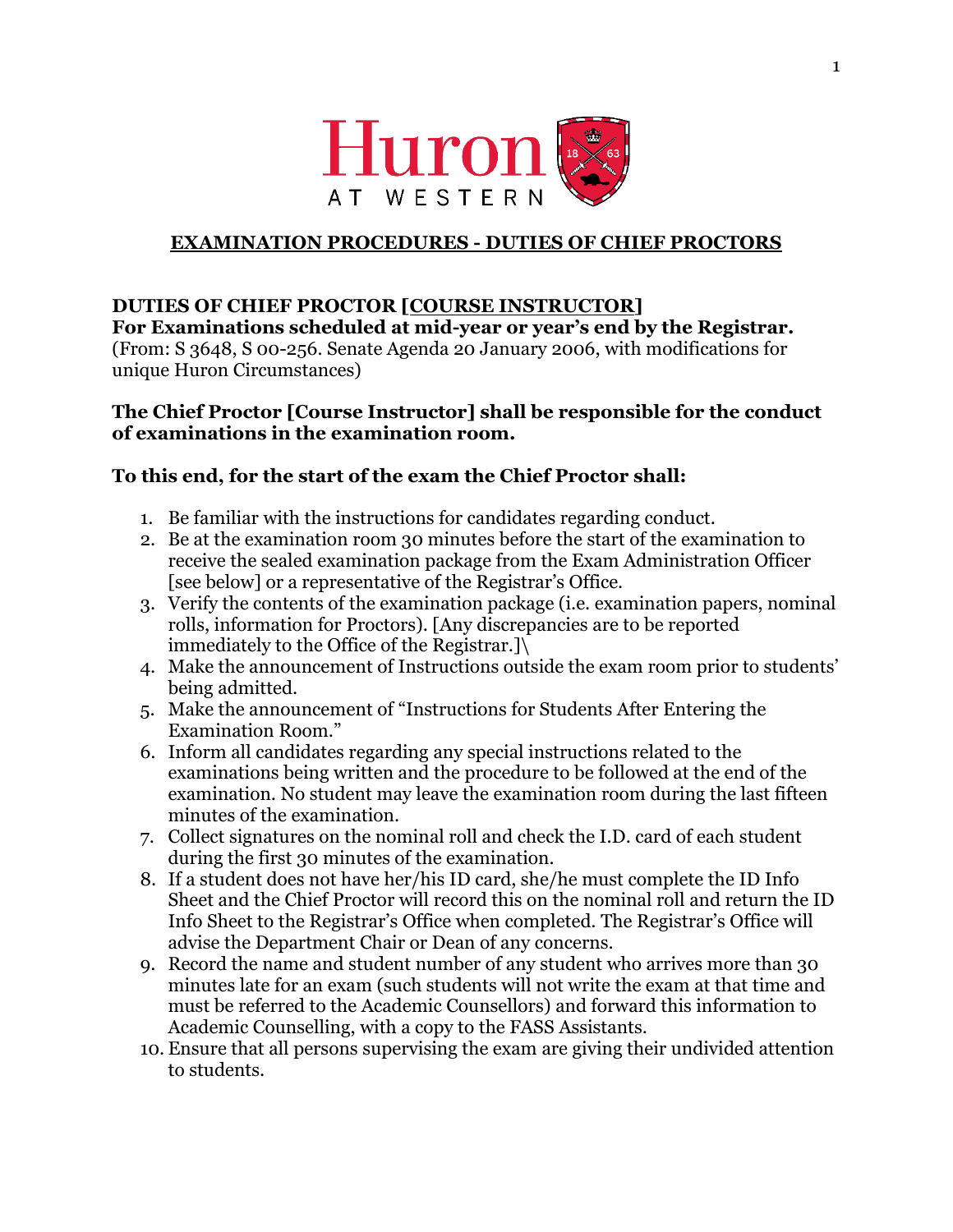## **If a student becomes ill during an examination:**

The Chief Proctor should take such actions as may be appropriate and should note the circumstances and other relevant details on the student's examination booklet.

## **If a student is suspected of cheating during an examination:**

- 1. The Chief Proctor should document the incident as fully as possible, including the name and seating location of students writing in the immediate vicinity, the time at which the incident occurred, and a description of the behaviour observed.
- 2. At the conclusion of the examination, the Chief Proctor should secure any evidence bearing upon the suspected behaviour as may be available, and should report the matter to the Office of the Dean.

## **If there is a fire alarm, loss of power or other emergency during an examination:**

- 1. If the examination has not yet started, the decision about whether or not to cancel the exam rests with the Registrar. [If there is only a short delay, it may be possible to start the examination once it is safe to re-enter the building.]
- 2. The Chief Proctor should contact the Registrar (or designate) via the Information Desk staff.
- 3. The Chief Proctor must determine how much additional time should be granted the students if it is decided to go ahead with the exam.
- 4. If the delay lasts longer than one hour, it is recommended that the examination be cancelled.
- 5. If students have seen the examination, the examination should be cancelled and students advised that they should consult Academic Counselling about the makeup exam. However, any examinations already submitted will normally be graded.

## **At the conclusion of the examination, the Chief Proctor is responsible for:**

- 1. The orderly conduct of the students during the collection of booklets.
- 2. The sorting and (where necessary) distribution of all completed examination booklets in the examination room. (Chief Proctors must verify receipt of booklets by signing the nominal roll.)
- 3. The delivery of verified nominal rolls to the Department Chair, or (for nondepartment courses) the Dean's Office, following the examination.

# **DUTIES OF ASSISTANT [HIRED] PROCTORS**

## **The Assistant Proctors will be responsible to the Chief Proctor for:**

- 1. Arriving at the examination room 30 minutes before the start of the examination.
- 2. Familiarizing themselves with instructions for student conduct.
- 3. Performing those duties assigned by the Chief Proctor.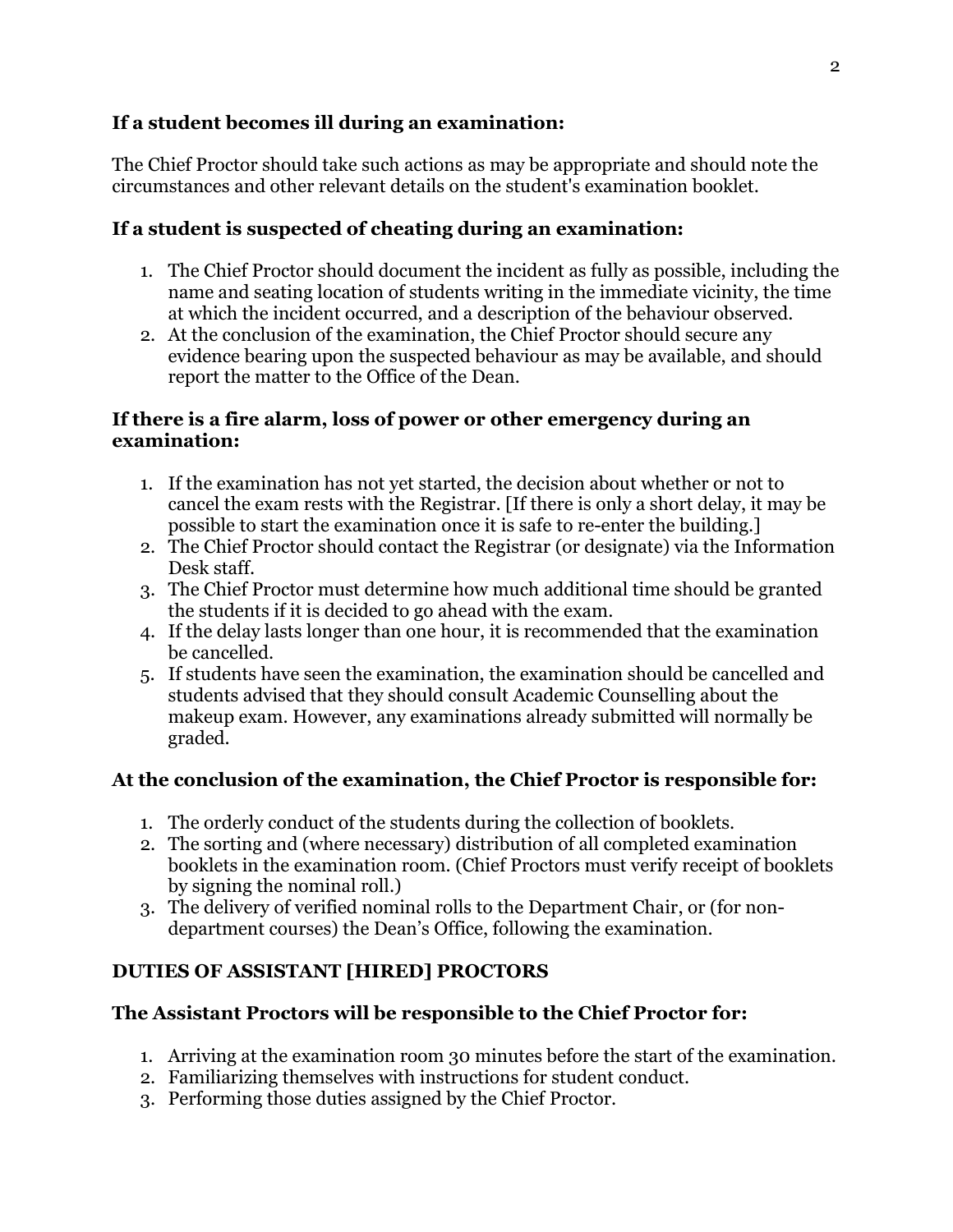- 4. Collecting the completed examination booklets at the conclusion of the examination [Candidates will remain seated until a Proctor has collected their completed examination booklets. Candidates who leave the room and neglect to sign their name and submit their completed booklets to the Proctor will be considered as not having written the examination.]
- 5. Verifying receipt of completed booklets by signing the nominal roll.
- 6. Collecting the unused booklets and returning them to a neat stack in the secure Proctor room.
- 7. Giving undivided attention to students during the exam.

**The Chief Proctor is responsible for attending the examination in person and remaining for the duration of the examination. When the Chief Proctor is unable to attend their examination in person, they are responsible for securing an academic colleague, preferably from the same Department, to attend the examination as a substitute. In the event of the unplanned and/or unannounced absence of the Chief Proctor, the Assistant Proctor will assume the responsibilities of the Chief Proctor. Any such occurrence will be reported to the Registrar, who will inform the Dean.**

## **DUTIES OF EXAM ADMINISTRATION OFFICER**

1. Signing out keys.

- 2. Unlocking hallways in the West Wing second floor.
- 3. Collecting exam papers from Registrar's Office.
- 4. Providing exam booklets, scantron sheets &c.

# **Instructions for Students Before Entering Examination Room**

- 1. Turn off all cell phones and leave them with your other personal items at the front/back of the room.
- 2. You must have your Western ID card. Please place it on your exam desk when you sit down.
- 3. There is to be no talking once you enter the exam room.
- 4. This is the  $(\text{course name(s)} \&$ number(s) exam(s)).
- 5. Enter the exam room quietly, leave your books, backpacks, personal items at the front/back of the exam room. Do not turn your exam over and do not start until instructed to do so.
- 6. You cannot bring food into the exam room. You may bring a water bottle.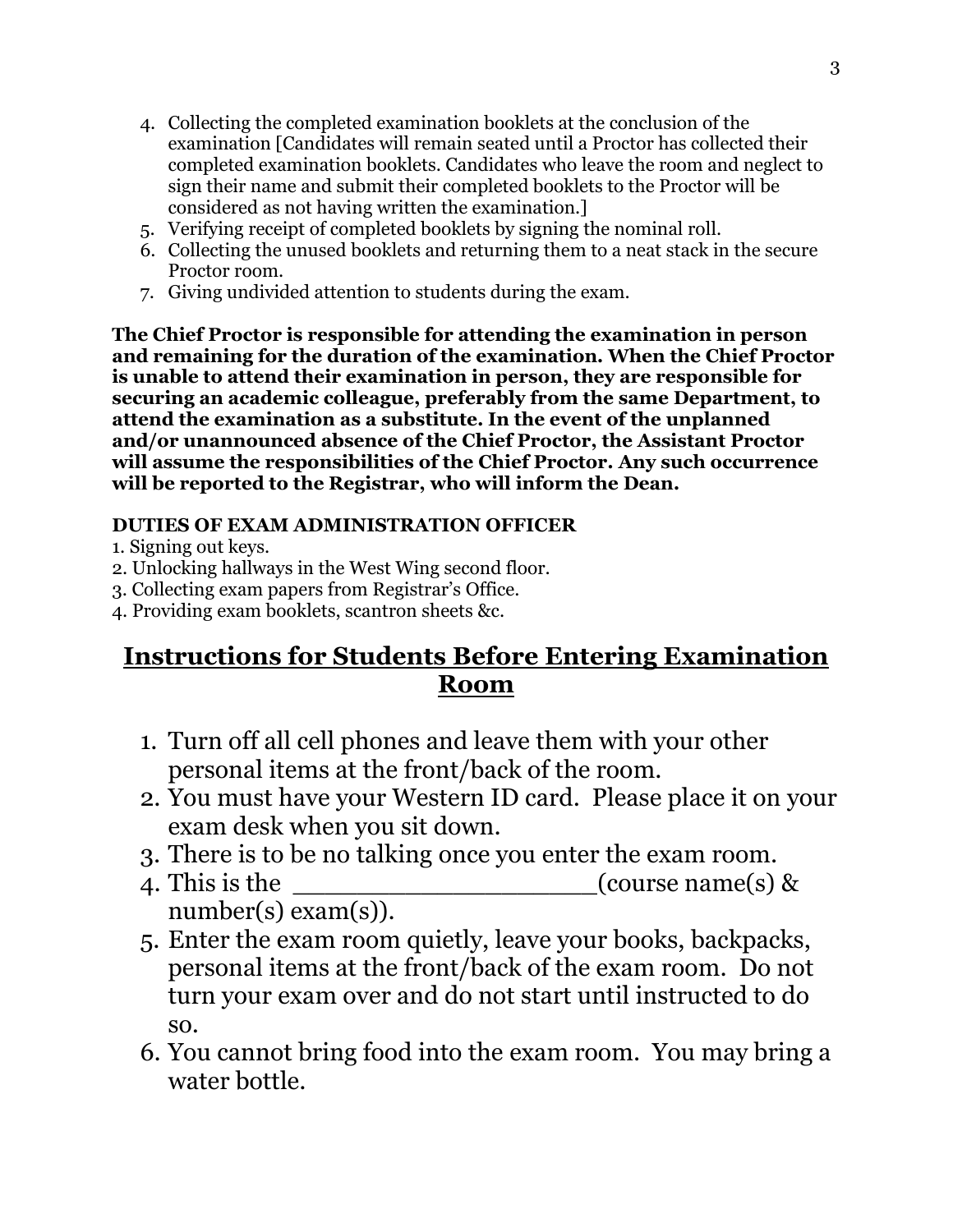# **Instructions for Students After Entering Examination Room**

- 1. You must have your Western ID card on your desk.
- 2. All cell phones and electronic devices must be left at the front/back of the room with your other personal items.
- 3. You should only have your pens/pencils on your desk top along with exam materials.
- 4. You may not leave the exam during the first 30 minutes or during the final 15 minutes of the exam.
- 5. If you need to use the washroom, you may do so, one person at a time, escorted by a proctor.
- 6. When you have finished your exam, raise your hand and the proctor will come to you – do not leave your desk until your paper has been collected.
- 7. All answers and rough work are to be recorded on the examination papers provided and all examination papers must be handed in. You may not remove any pages of the examination from the room.
- 8. You must not leave this floor /room during the examination. The doors to this floor are locked and you cannot return. If you leave, your examination is over.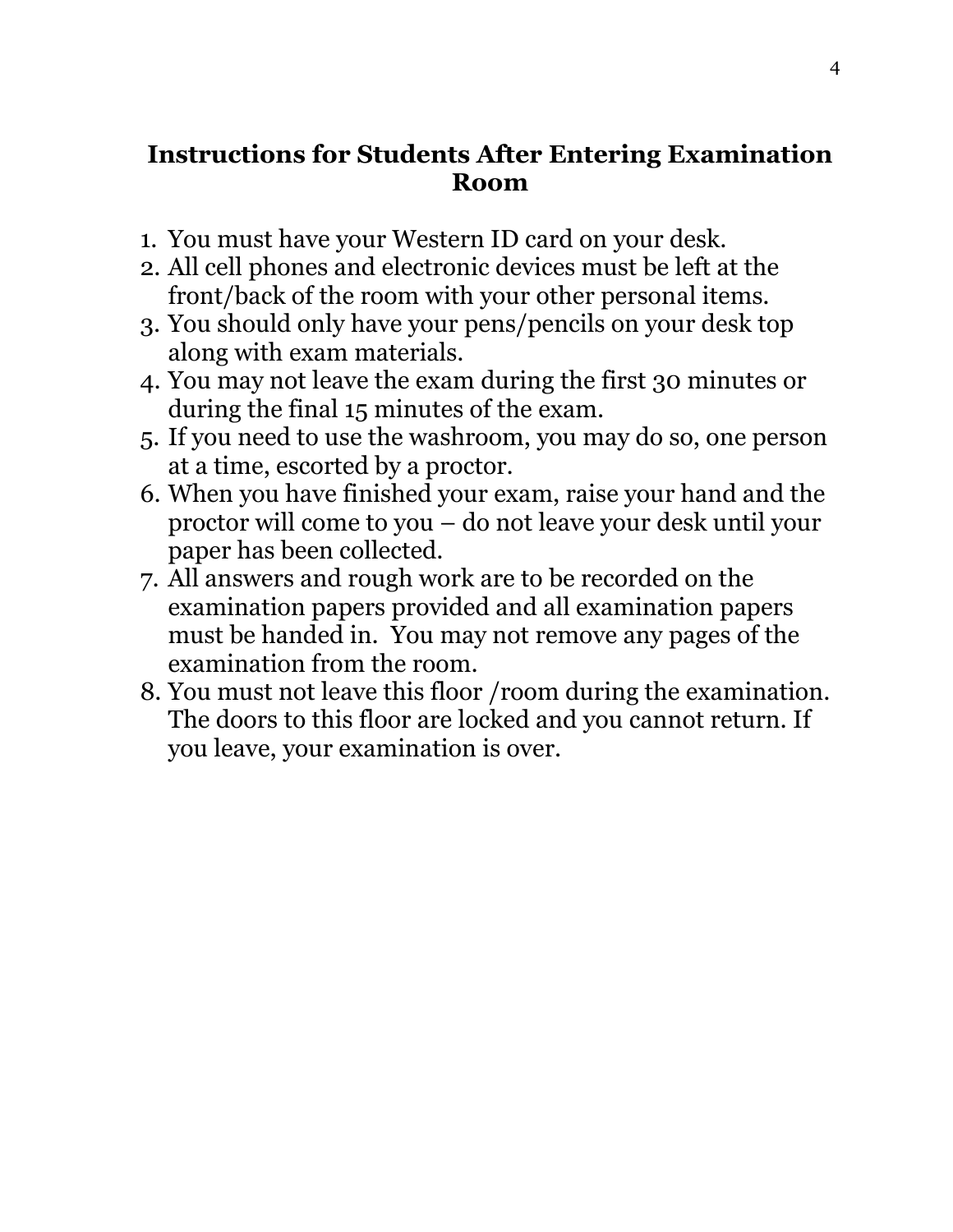#### *Huron University College* CONDUCT OF EXAMINATIONS

#### **INSTRUCTIONS FOR CANDIDATES:**

- 1. Candidates are responsible for arriving at the examination room on time with adequate supplies (pens, pencils, erasers, calculators, current UWO I.D. card) and may be admitted five minutes before the beginning of the examination. Upon entering the examination room, candidates will refrain from talking to or communicating with other candidates. Candidates will read any posted instructions concerning seating and other arrangements within the examination room. Candidates must place their I.D. card on the left corner of the desk.
- 2. No candidate may leave the examination room during the first thirty minutes of the examination.
- 3. Candidates must sign the nominal roll which will be circulated by the proctor during the first thirty minutes of the examination.
- 4. Candidates arriving later than thirty minutes after the commencement of the examination will not be allowed to write the examination. Under such circumstances, candidates should advise the Proctor of their situation and then proceed to the Office of the Associate Dean or Academic Counselling for instructions. In the case of evening or Saturday examinations, candidates must proceed to the Office of the Associate Dean or Academic Counselling for instructions the next business day.
- 5. Candidates prevented from writing an examination by circumstances such as illness or death in the family shall submit a written petition to the Associate Dean or Academic Counselling. A petition made because of illness should be accompanied by a medical certificate stating the time and duration of the illness; a petition for other reasons normally should be supported by evidence from a professional acquainted with the circumstances.
- 6. Candidates are forbidden to give information to, or receive it from, any candidate or person other than an examination proctor, during the examination.
- 7. Candidates will not make use of any books, notes, diagrams, communication equipment or other aids unless authorized by the examiner, such authorization being stated clearly on the question paper. Candidates who bring any unauthorized notes, books, communication equipment or other aids into the examination room must leave them in an area designated by the Proctor.
- 8. Smoking is not permitted in the examination room.